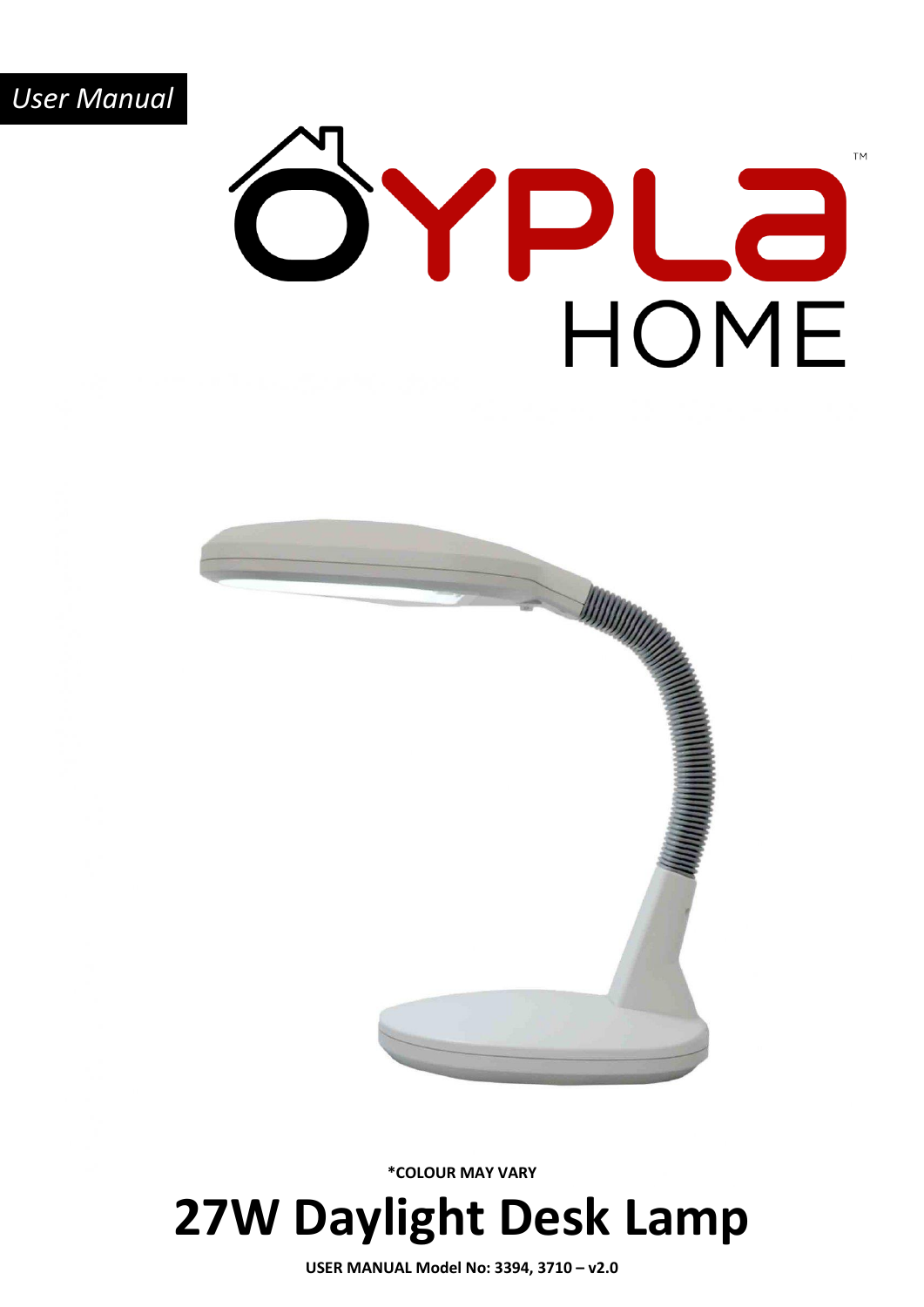## **Safety Instructions**

#### **Notice: Ensure you read and fully understand instructions before use**

**While every attempt is made to ensure the highest degree of protection in all equipment, we cannot guarantee freedom from injury. The user assumes all risk of injury due to use. All merchandise is sold on this condition, which no representative of the company can waive or change.**

- This product is not a toy, and is only to be used for its designated purpose.
- Never carry out any alterations or modifications to this product.
- This product is intended for indoor use only.
- Do not use the product is the power cable is damaged. Return the product.
- Ensure the power supply to the socket into which the appliance is plugged, is in accordance with the rating label on the appliance and that the socket is earthed.
- To protect against electrical shock, do not immerse cord, plug or any part of this appliance in water or any other liquid.
- Do not leave the product on for extended periods of time as this will cause the bulb to become hot and may decrease the overall lifespan of the bulb.
- Clean only with a damp cloth. Do not use strong industrial cleaning substances or abrasive materials as these will damage the product. Make sure the product is off and has been unplugged from the socket before you clean the product.
- If the product is damaged or has any defects, please contact [cservice@oypla.com](mailto:cservice@oypla.com)

#### **Electrical Details:**

- 220-240v
- 50Hz
- 27w